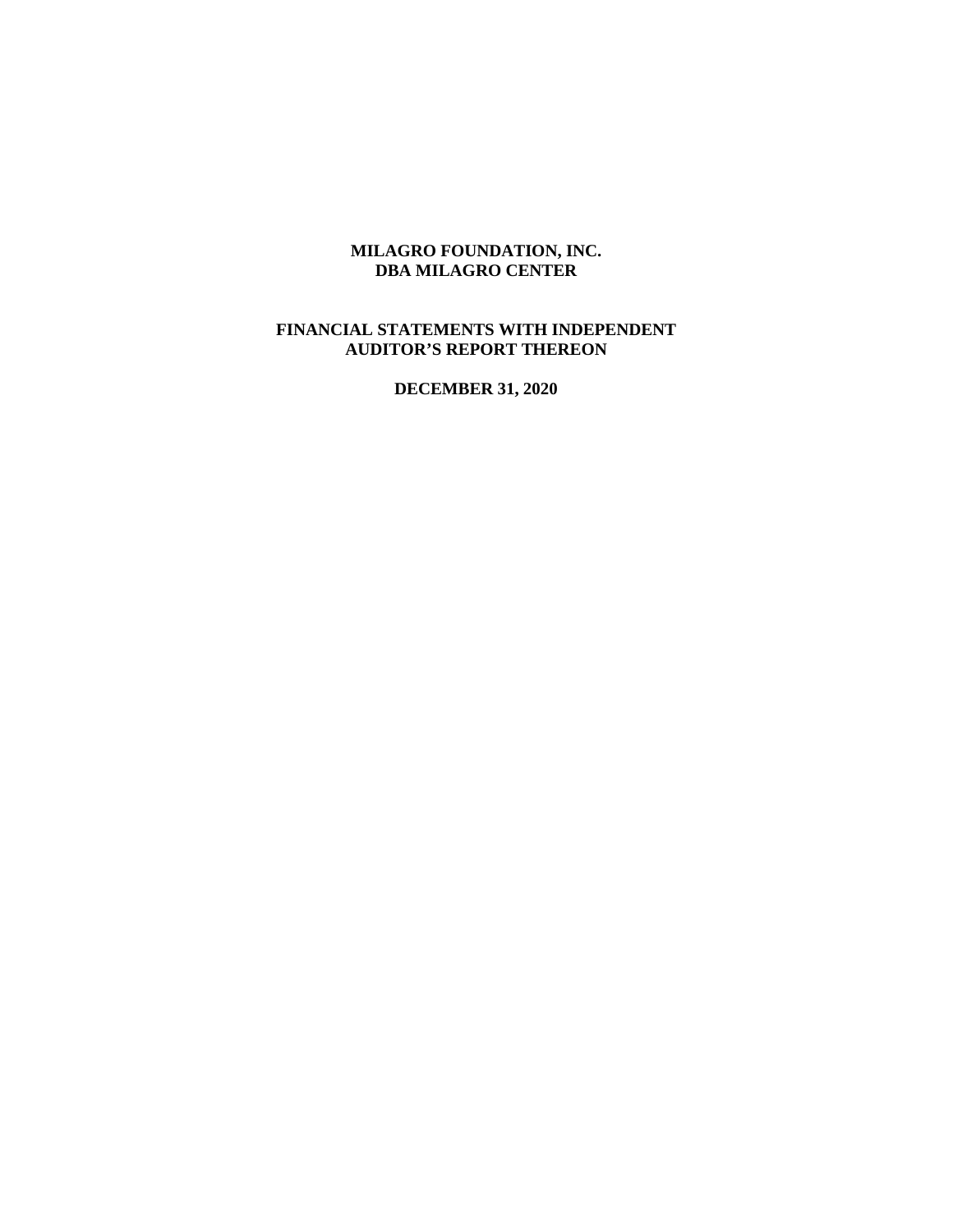### **MILAGRO FOUNDATION, INC. DBA MILAGRO CENTER**

December 31, 2020

Table of Contents

| Pages                                            |  |
|--------------------------------------------------|--|
| $1 - 2$<br>Independent Auditor's Report          |  |
| <b>Financial Statements</b>                      |  |
| <b>Statement of Financial Position</b><br>3      |  |
| <b>Statement of Activities</b><br>$\overline{4}$ |  |
| 5<br><b>Statement of Functional Expenses</b>     |  |
| <b>Statement of Cash Flows</b><br>6              |  |
| Notes to the Financial Statements<br>$7-18$      |  |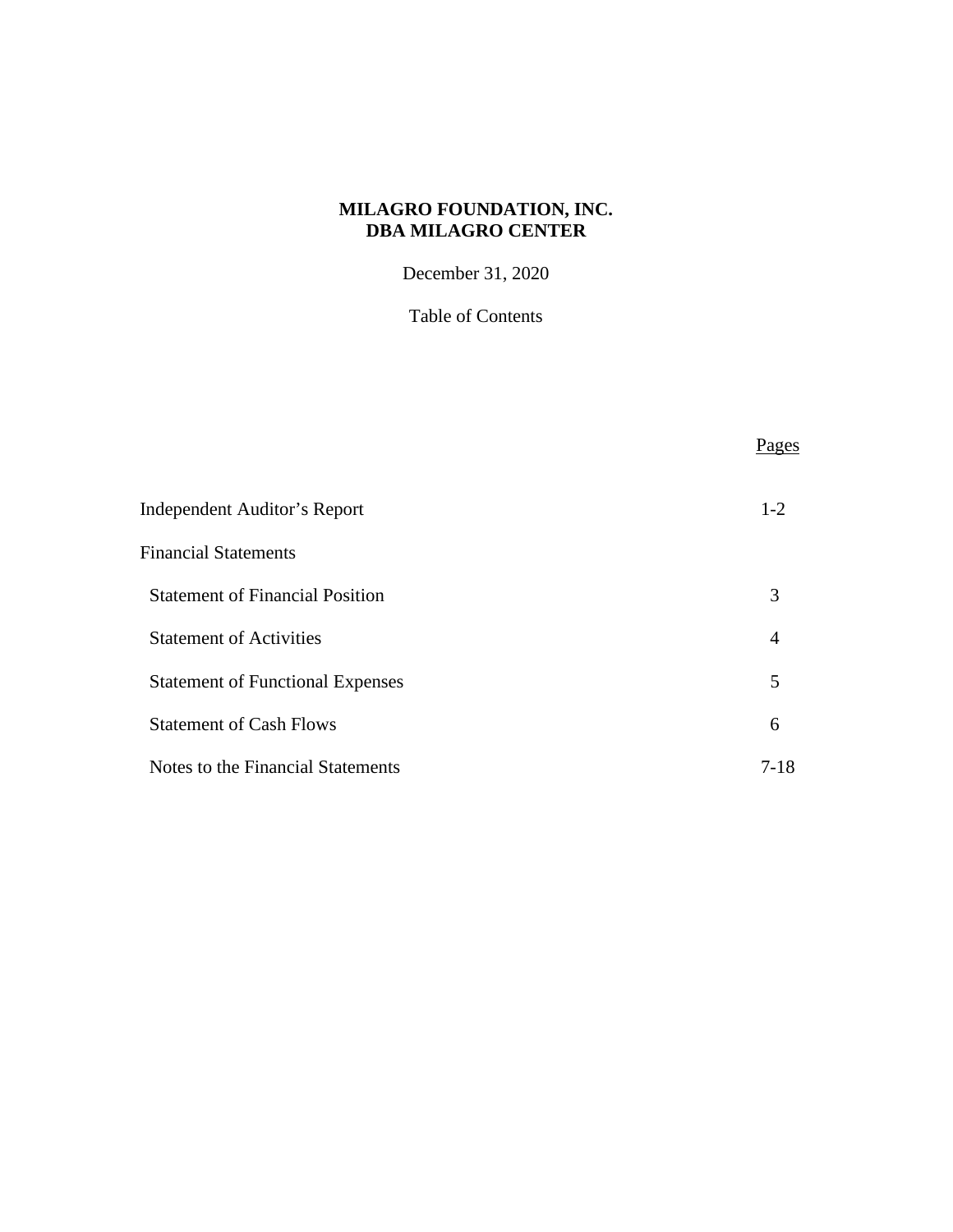

# **NOWLEN, HOLT & MINER, P.A.**

CERTIFIED PUBLIC ACCOUNTANTS

WEST PALM BEACH OFFICE NORTHBRIDGE CENTRE 515 N. FLAGLER DRIVE, SUITE 1700 POST OFFICE BOX 347 WEST PALM BEACH. FLORIDA 33402-0347 TELEPHONE (561) 659-3060 FAX (561) 835-0628 WWW.NHMCPA.COM

**INDEPENDENT AUDITOR'S REPORT** 

EVERETT B. NOWLEN (1930-1984), CPA<br>EDWARD T. HOLT, CPA<br>WILLIAM B. MINER, RETIRED ROBERT W. HENDRIX, JR., CPA<br>JANET R. BARICEVICH, RETIRED, CPA TERRY L. MORTON, JR., CPA<br>N. RONALD BENNETT, CVA, ABV, CFF, CPA ALEXIA G. VARGA, CFE, CPA<br>ALEXIA G. VARGA, CFE, CPA<br>EDWARD T. HOLT, JR., PFS, CPA BRIAN J. BRESCIA, CFP®, CPA

> MARK J. BYMASTER, CFE, CPA RYAN M. SHORE, CFP®, CPA WELPAN, CHANNIC SHOTLE, OTT , OTT<br>WELPAN, CPA<br>RICHARD E. BOTTS, CPA

To the Board of Directors Milagro Foundation, Inc. Delray Beach, Florida

**BELLE GLADE OFFICE** 333 S.E. 2nd STREET POST OFFICE BOX 338 BELLE GLADE, FLORIDA 33430-0338 TELEPHONE (561) 996-5612 FAX (561) 996-6248

We have audited the accompanying financial statements of Milagro Foundation, Inc. (a nonprofit organization), which comprise the statement of financial position as of December 31, 2020, and the related statements of activities, functional expenses, and cash flows for the year then ended, and the related notes to the financial statements.

### **Management's Responsibility for the Financial Statements**

Management is responsible for the preparation and fair presentation of these financial statements in accordance with accounting principles generally accepted in the United States of America; this includes the design, implementation, and maintenance of internal control relevant to the preparation and fair presentation of financial statements that are free from material misstatement, whether due to fraud or error.

### **Auditor's Responsibility**

Our responsibility is to express an opinion on these financial statements based on our audit. We conducted our audit in accordance with auditing standards generally accepted in the United States of America. Those standards require that we plan and perform the audit to obtain reasonable assurance about whether the financial statements are free from material misstatement.

An audit involves performing procedures to obtain audit evidence about the amounts and disclosures in the financial statements. The procedures selected depend on the auditor's judgment, including the assessment of the risks of material misstatement of the financial statements, whether due to fraud or error. In making those risk assessments, the auditor considers internal control relevant to the entity's preparation and fair presentation of the financial statements in order to design audit procedures that are appropriate in the circumstances, but not for the purpose of expressing an opinion on the effectiveness of the entity's internal control. Accordingly, we express no such opinion. An audit also includes evaluating the appropriateness of accounting policies used and the reasonableness of significant accounting estimates made by management, as well as evaluating the overall presentation of the financial statements.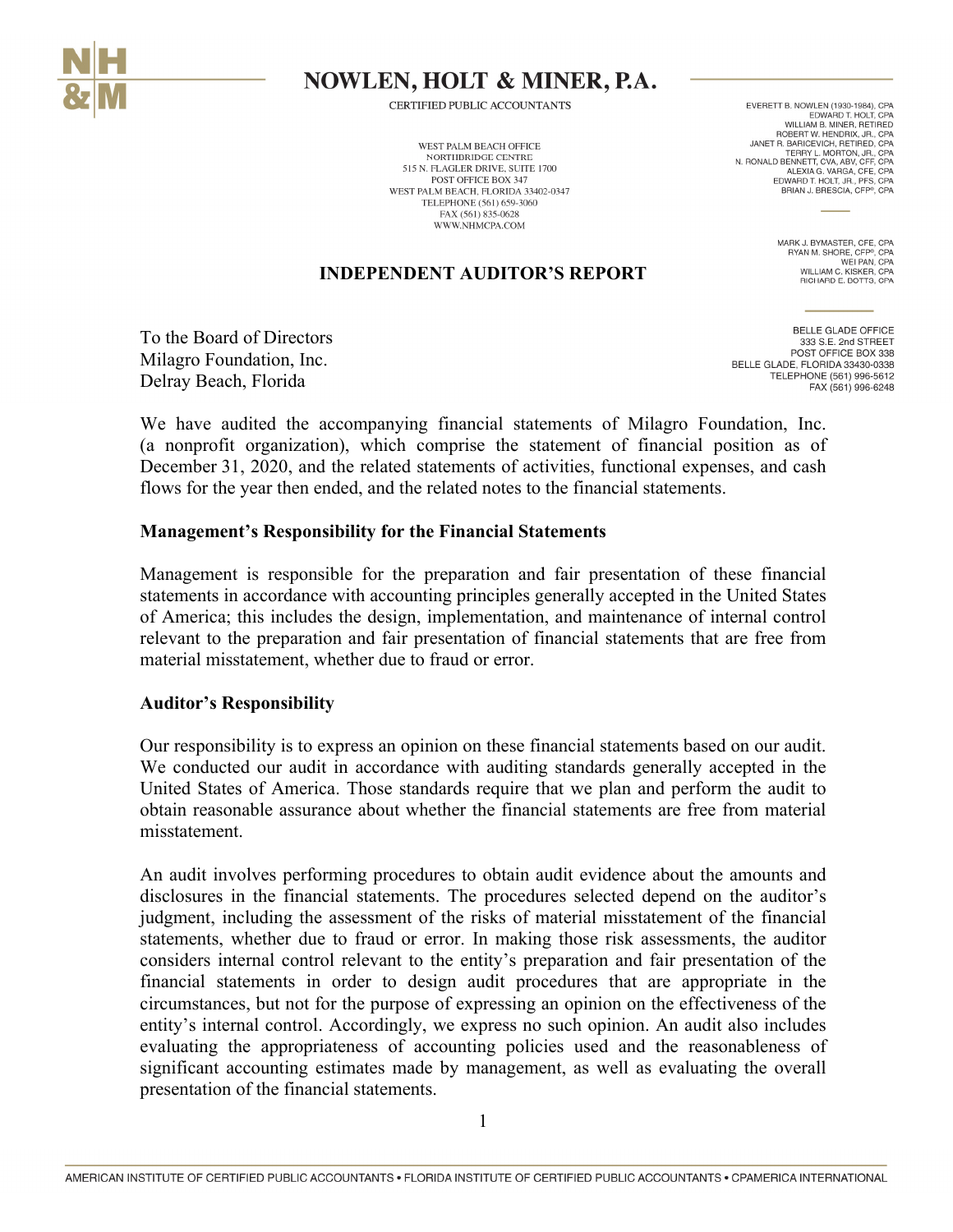We believe that the audit evidence we have obtained is sufficient and appropriate to provide a basis for our audit opinion.

### **Opinion**

In our opinion, the financial statements referred to above present fairly, in all material respects, the financial position of Milagro Foundation, Inc. as of December 31, 2020, and the changes in its net assets and its cash flows for the year then ended in accordance with accounting principles generally accepted in the United States of America.

### **Report on Summarized Comparative Information**

We have previously audited the Milagro Foundation, Inc.'s 2019 financial statements, and we expressed an unmodified audit opinion on those audited financial statements in our report dated June 12, 2020. In our opinion, the summarized comparative information presented herein as of and for the year ended December 31, 2019, is consistent, in all material respects, with the audited financial statements from which it has been derived.

Nowlen, Holt 4 Mines, P.A.

May 14, 2021 West Palm Beach, Florida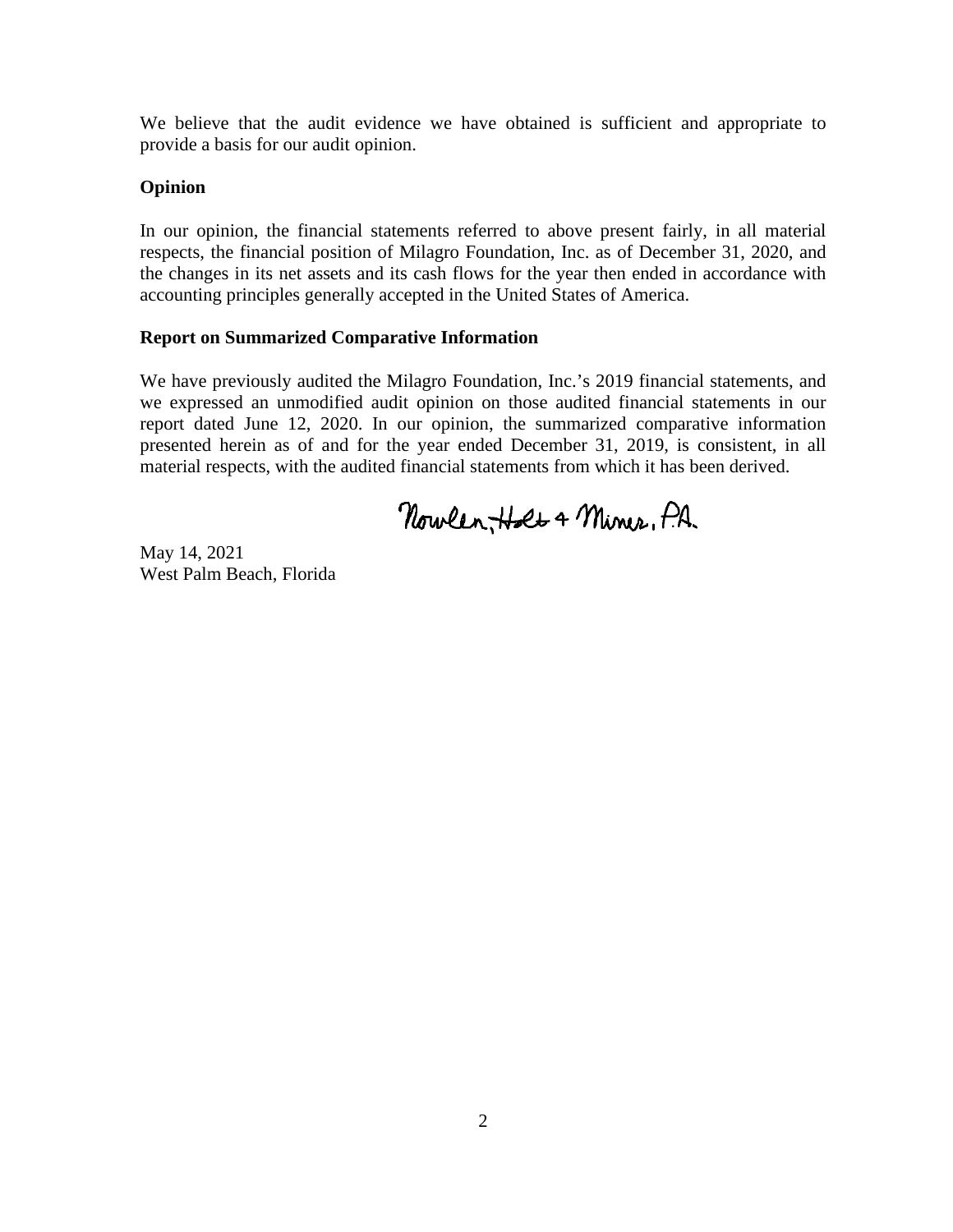#### **MILAGRO FOUNDATION, INC. DBA MILAGRO CENTER STATEMENT OF FINANCIAL POSITION December 31, 2020 (With Comparative Totals for December 31, 2019)**

|                                         | 2020          | 2019            |
|-----------------------------------------|---------------|-----------------|
| <b>Assets</b>                           |               |                 |
| <b>Current assets</b>                   |               |                 |
| Cash                                    | \$<br>311,509 | \$<br>109,169   |
| Tuition receivable                      | 272           | 3,814           |
| Contributions receivable                | 205,800       | 209,798         |
| Grants receivable                       | 17,199        | 8,446           |
| Prepaid expenses                        | 12,101        | 9,969           |
| <b>Total current assets</b>             | 546,881       | 341,196         |
| <b>Noncurrent assets</b>                |               |                 |
| Investments                             | 245,218       | 73,283          |
| Property and equipment, net             | 768,120       | 795,322         |
| Other assets                            | 1,955         | 2,392           |
| <b>Total noncurrent assets</b>          | 1,015,293     | 870,997         |
| <b>Total assets</b>                     | 1,562,174     | 1,212,193<br>\$ |
| <b>Liabilities and net assets</b>       |               |                 |
| <b>Liabilities</b>                      |               |                 |
| <b>Current liabilities</b>              |               |                 |
| Accounts payable                        | \$<br>11,929  | \$<br>21,041    |
| Accrued payroll                         | 31,263        | 27,550          |
| Accrued interest                        | 1,601         | 1,671           |
| Deferred revenue                        | 68,976        |                 |
| Current portion of mortgage             | 40,491        | 38,451          |
| <b>Total current liabilities</b>        | 154,260       | 88,713          |
| <b>Noncurrent liabilities</b>           |               |                 |
| PPP loan                                | 131,303       |                 |
| Mortgage payable, less current portion  | 270,359       | 298,941         |
| <b>Total noncurrent liabilities</b>     | 401,662       | 298,941         |
| <b>Total liabilities</b>                | 555,922       | 387,654         |
| <b>Net assets</b>                       |               |                 |
| Without donor restrictions              |               |                 |
| Investment in property and equipment    | 457,270       | 457,930         |
| Board designated net assets             | 245,218       | 73,283          |
| Undesignated net assets                 | (22, 195)     | 6,796           |
| Total without donor restrictions        | 680,293       | 538,009         |
| With donor restrictions                 | 325,959       | 286,530         |
| <b>Total net assets</b>                 | 1,006,252     | 824,539         |
| <b>Total liabilities and net assets</b> | \$1,562,174   | \$1,212,193     |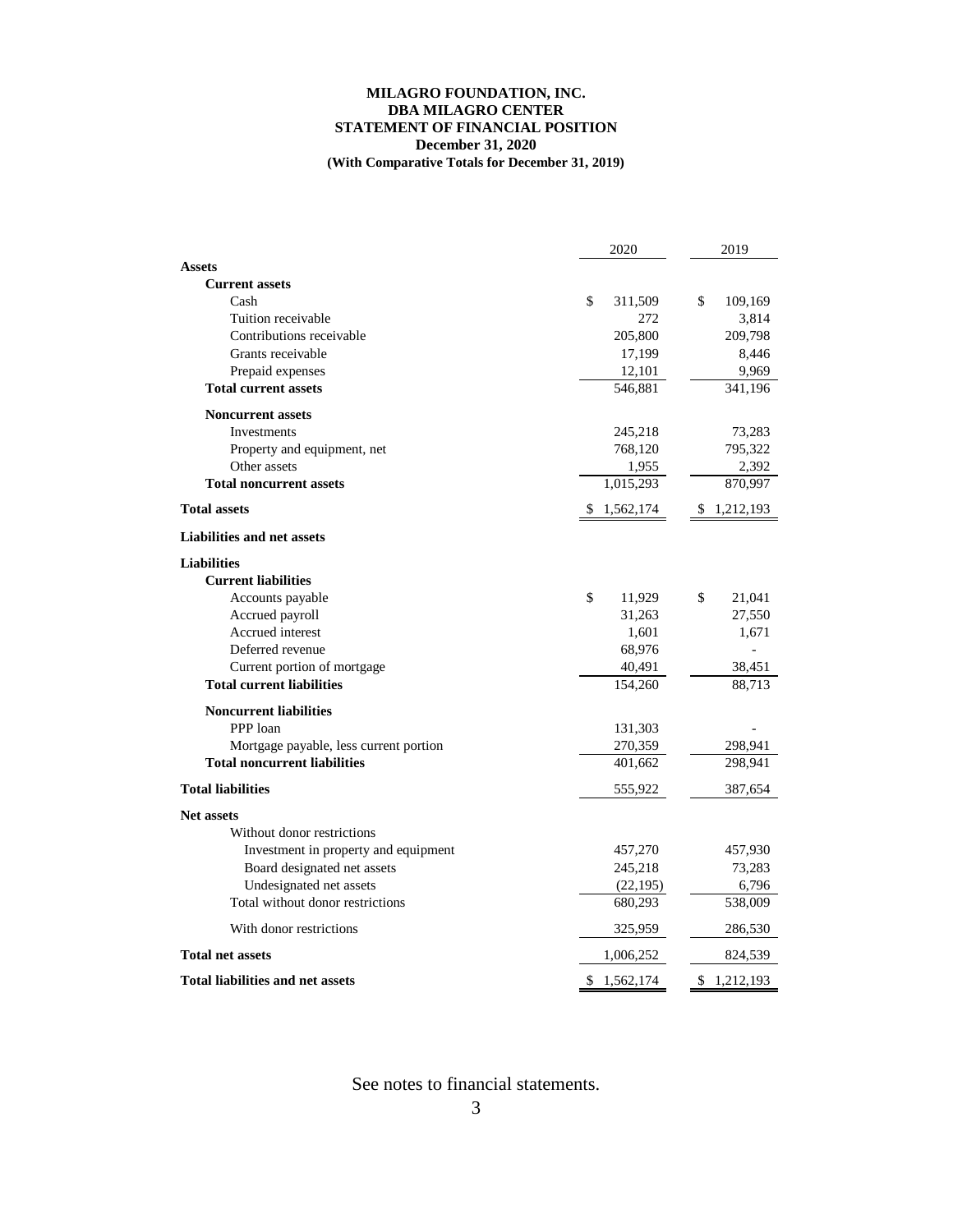#### **MILAGRO FOUNDATION, INC. DBA MILAGRO CENTER STATEMENT OF ACTIVITIES For the Year Ended December 31, 2020 (With Comparative Totals for December 31, 2019)**

|                                         | 2020 |                      |              |            |              |           |       |           |  |      |
|-----------------------------------------|------|----------------------|--------------|------------|--------------|-----------|-------|-----------|--|------|
|                                         |      | <b>Without Donor</b> | With Donor   |            |              |           |       |           |  | 2019 |
|                                         |      | Restrictions         | Restrictions |            |              | Total     | Total |           |  |      |
| <b>Support and revenue</b>              |      |                      |              |            |              |           |       |           |  |      |
| Contributions                           |      |                      |              |            |              |           |       |           |  |      |
| Corporate and foundation                | \$   | 97,500               | \$           | 677,101    | $\mathbb{S}$ | 774,601   | \$    | 818,118   |  |      |
| Contracts and grants                    |      |                      |              | 175,638    |              | 175,638   |       | 134,986   |  |      |
| Fundraising and sponsorships            |      | 44,581               |              | 89,356     |              | 133,937   |       | 84,185    |  |      |
| In-Kind contributions                   |      | 90,656               |              |            |              | 90,656    |       | 116,040   |  |      |
| Investment income (loss)                |      | 10,942               |              |            |              | 10,942    |       | 5,703     |  |      |
| <b>Tuition families</b>                 |      | 14,932               |              |            |              | 14,932    |       | 47,916    |  |      |
| Tuition grants                          |      | 115,554              |              |            |              | 115,554   |       | 100,019   |  |      |
| Special event revenue, net of direct    |      |                      |              |            |              |           |       |           |  |      |
| expenses of \$11,748 and \$27,144       |      | 27,256               |              |            |              | 27,256    |       | 35,235    |  |      |
| Miscellaneous income                    |      |                      |              |            |              |           |       | 2,040     |  |      |
| <b>Total public support and revenue</b> |      | 401,421              |              | 942,095    |              | 1,343,516 |       | 1,344,242 |  |      |
| Net assets released from restrictions   |      | 902,666              |              | (902, 666) |              |           |       |           |  |      |
| <b>Expenses</b>                         |      |                      |              |            |              |           |       |           |  |      |
| Program services                        |      | 838,892              |              |            |              | 838,892   |       | 972,671   |  |      |
| Supporting services:                    |      |                      |              |            |              |           |       |           |  |      |
| Management and general                  |      | 248,506              |              |            |              | 248,506   |       | 238,298   |  |      |
| Fundraising                             |      | 74,405               |              |            |              | 74,405    |       | 106,306   |  |      |
| <b>Total expenses</b>                   |      | 1,161,803            |              |            |              | 1,161,803 |       | 1,317,275 |  |      |
| <b>Change in net assets</b>             |      | 142,284              |              | 39,429     |              | 181,713   |       | 26,967    |  |      |
| Net assets at beginning of year         |      | 538,009              |              | 286,530    |              | 824,539   |       | 797,572   |  |      |
| Net assets at end of year               | \$   | 680,293              | \$           | 325,959    | \$           | 1,006,252 | \$    | 824,539   |  |      |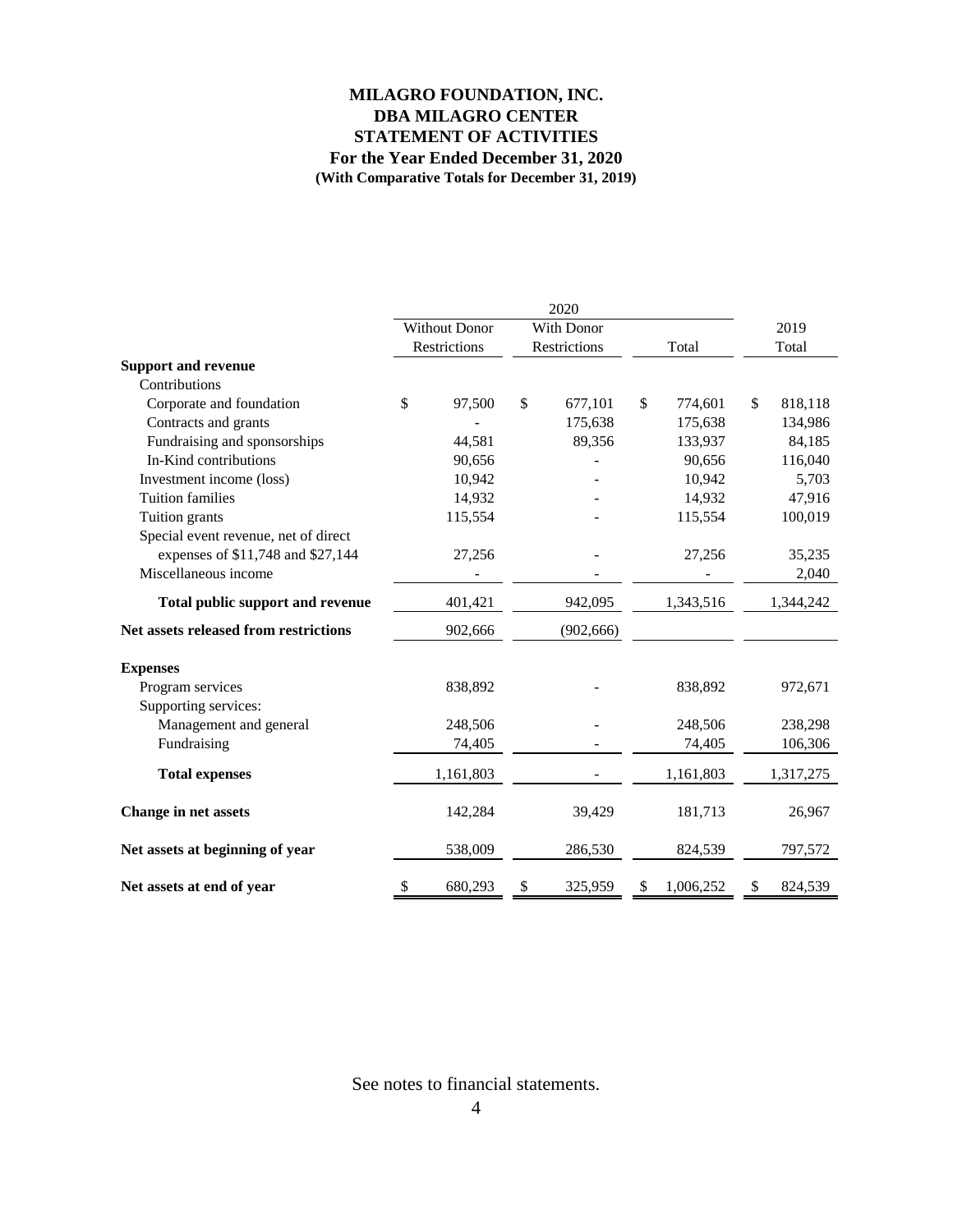#### **MILAGRO FOUNDATION, INC. DBA MILAGRO CENTER STATEMENT OF FUNCTIONAL EXPENSES For the Year Ended December 31, 2020 (With Comparative Totals for December 31, 2019)**

|                                | 2020                      |         |         |              |        |               |  |             |         |
|--------------------------------|---------------------------|---------|---------|--------------|--------|---------------|--|-------------|---------|
|                                | Management and<br>Program |         |         |              | 2019   |               |  |             |         |
|                                | Services                  | General |         | Fundraising  |        | Total         |  | Total       |         |
| Payroll and related expenses   | 507,622<br>\$             | \$      | 212,141 | $\mathbb{S}$ | 37,882 | 757,645<br>\$ |  | \$          | 738,732 |
| Artist                         | 19,687                    |         |         |              |        | 19,687        |  |             | 72,152  |
| Program supplies               | 70,169                    |         |         |              |        | 70,169        |  |             | 85,773  |
| Other program related expenses | 18,585                    |         |         |              |        | 18,585        |  |             | 89,145  |
| Background checks              | 358                       |         |         |              |        | 358           |  |             | 4,067   |
| Professional fees              | 14,726                    |         | 9,968   |              | 360    | 25,054        |  |             | 52,894  |
| Training and development       | 6,681                     |         | 525     |              | 900    | 8,106         |  |             | 13,626  |
| Occupancy costs                | 115,621                   |         | 10,277  |              | 2,569  | 128,467       |  |             | 110,589 |
| Office supplies                | 6,903                     |         | 3,451   |              | 3,451  | 13,805        |  |             | 19,738  |
| Advertising                    |                           |         |         |              | 27,274 | 27,274        |  |             | 27,569  |
| Special event direct costs     |                           |         |         |              | 11,748 | 11,748        |  |             | 27,144  |
| <b>Bank</b> fees               |                           |         | 4,517   |              |        | 4,517         |  |             | 4,800   |
| Postage and delivery           | 167                       |         | 83      |              | 84     | 334           |  |             | 371     |
| Printing and reproduction      | 7,701                     |         | 2,054   |              | 513    | 10,268        |  |             | 12,869  |
| Transportation                 | 8,901                     |         |         |              |        | 8,901         |  |             | 13,711  |
| Depreciation and amortization  | 44,159                    |         | 3,925   |              | 981    | 49,065        |  |             | 45,539  |
| Mortgage interest              | 17,612                    |         | 1,565   |              | 391    | 19,568        |  |             | 25,700  |
|                                | 838,892<br>S              | \$      | 248,506 | \$           | 86,153 | \$1,173,551   |  | \$1,344,419 |         |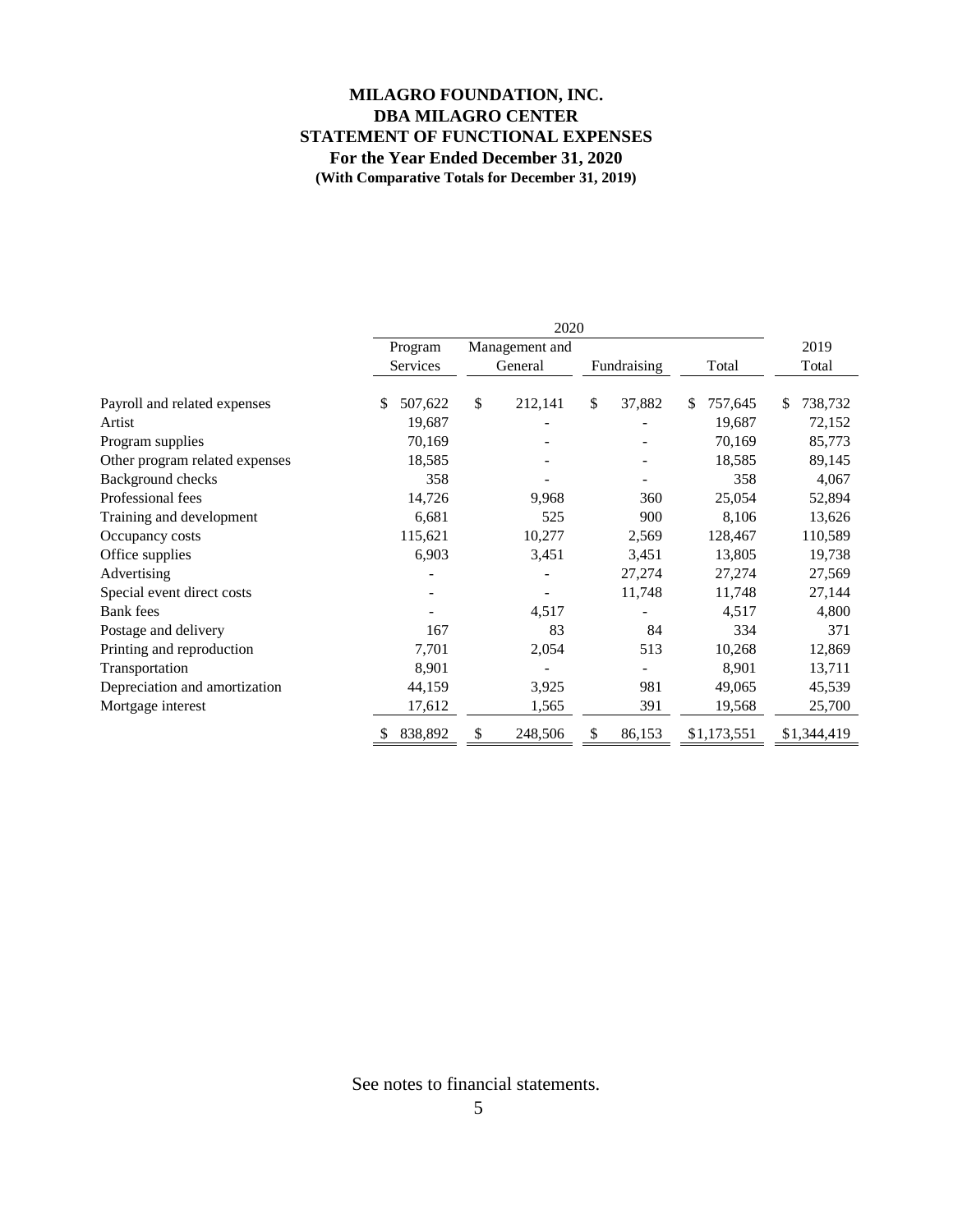### **(With Comparative Totals for December 31, 2019) MILAGRO FOUNDATION, INC. DBA MILAGRO CENTER STATEMENT OF CASH FLOWS For the Year Ended December 31, 2020**

|                                                      |               | 2020       |    | 2019       |  |
|------------------------------------------------------|---------------|------------|----|------------|--|
| <b>Cash flows from operating activities</b>          |               |            |    |            |  |
| Change in net assets                                 | \$            | 181,713    | \$ | 26,967     |  |
| Adjustment to reconcile change in net assets to      |               |            |    |            |  |
| net cash provided by operating activities:           |               |            |    |            |  |
| Depreciation and amortization                        |               | 49,065     |    | 45,539     |  |
| Unrealized (gains) losses on investments             |               | (7,594)    |    | (3,484)    |  |
| Donated equipment                                    |               | (4,500)    |    |            |  |
| (Increase) decrease in assets:                       |               |            |    |            |  |
| Contributions, tuition and grants receivable         |               | (1,213)    |    | (67, 567)  |  |
| Prepaid expenses                                     |               | (2,132)    |    | 17,458     |  |
| Increase (decrease) in liabilities:                  |               |            |    |            |  |
| Accounts payable and accrued expenses                |               | (5,469)    |    | 9,735      |  |
| Deposits                                             |               | 68,976     |    | (35,062)   |  |
| Net cash provided (used) by operating activities     |               | 278,846    |    | (6, 414)   |  |
| <b>Cash flows from investing activities</b>          |               |            |    |            |  |
| Acquisition of property and equipment                |               | (16,926)   |    | (241, 818) |  |
| Sales (Purchases) of investments                     |               | (164, 341) |    | 194,625    |  |
| Net cash used by investing activities                |               | (181, 267) |    | (47, 193)  |  |
| <b>Cash flows from financing activities</b>          |               |            |    |            |  |
| Loan proceeds                                        |               | 131,303    |    |            |  |
| Payments on long-term debt                           |               | (26, 542)  |    | (35,770)   |  |
| Net cash provided (used) by financing activities     |               | 104,761    |    | (35,770)   |  |
| Net increase (decrease) in cash and cash equivalents |               | 202,340    |    | (89, 377)  |  |
| Cash and cash equivalents - beginning of year        |               | 109,169    |    | 198,546    |  |
| Cash and cash equivalents - end of year              | <sup>\$</sup> | 311,509    | \$ | 109,169    |  |
| <b>Supplemental cash flow information</b>            |               |            |    |            |  |
| Cash paid for interest                               | \$            | 19,638     | \$ | 25,803     |  |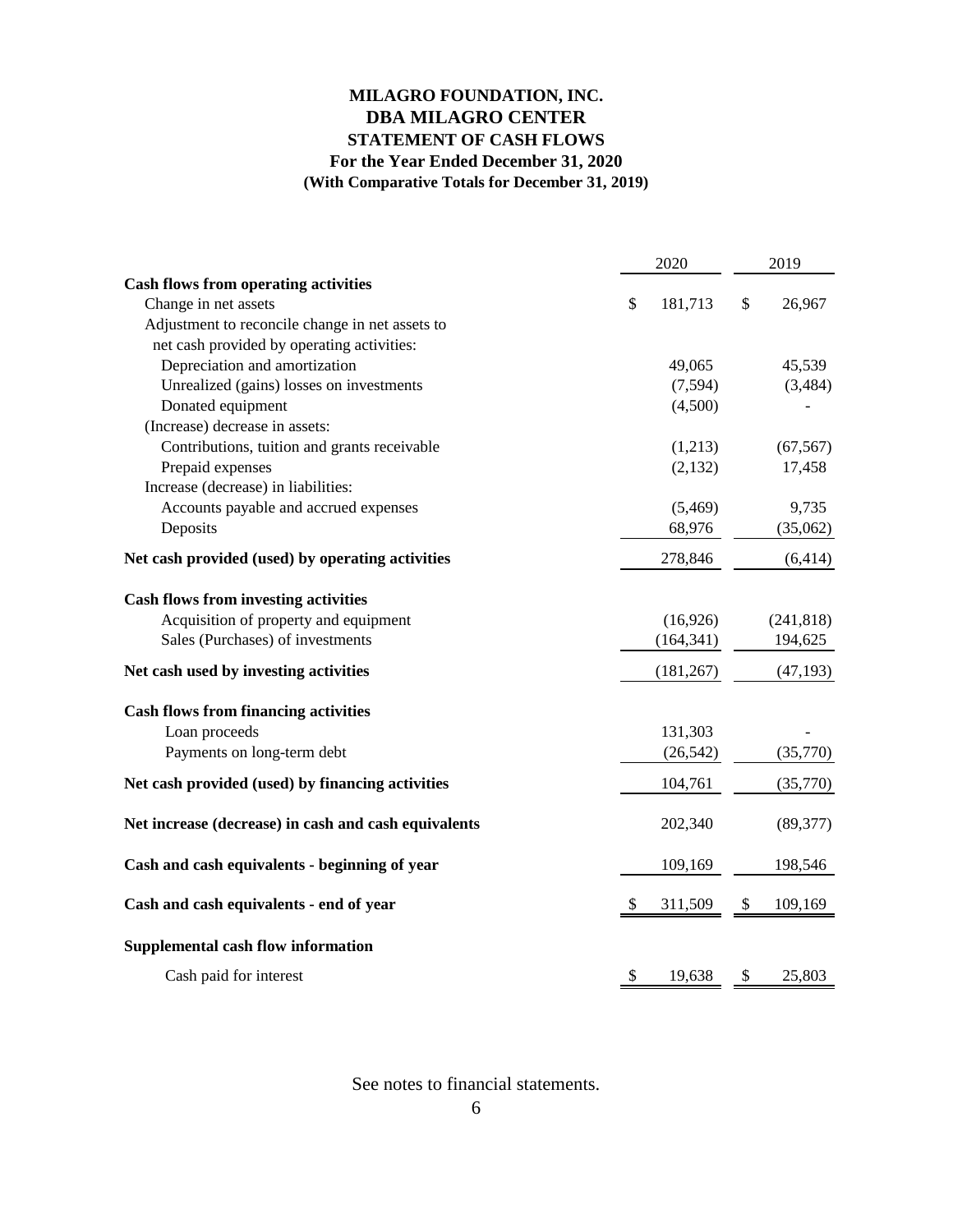### **NOTE 1 – NATURE OF BUSINESS**

The Milagro Foundation, Inc., DBA the Milagro Center (the Center) is a not-for-profit corporation established in 1997 whose mission is to enrich the lives of children through cultural arts, Living Values and academic support. The Center's operations are based in Delray Beach, Florida. Our vision is to be a center of creative cultural collaboration, engaging education and inspiration that dissolves social barriers, forms lasting connections and sets the stage for future success.

The Center is designed to be a replicable model for self–sustaining, non-profit organizations that provide educational and art programs to disadvantaged children. The Center's four goals are to:

- $\mathbb{R}^{\mathbb{Z}}$ Ensure academic success.
- Promote the arts.
- Teach inclusion and embrace diversity.
- Create strong individuals who positively impact their communities.

The Center operates four interrelated and socially inclusive programs for children relating to the visual and performing arts, leadership and mentoring. Each program incorporates values-based education endorsed by the United Nations, one-on-one academic support, and supportive intergenerational relationships. A brief description of each of the programs follows:

*Standing Together Achieving Recognition and Success ("STARS") The* STARS Program is a multi-faceted after-school and summer cultural arts program that is designed to improve the educational performance and artistic potential of low-income children. Students receive instruction in specialized areas of literacy proficiency, science, technology and art tutorials. Participants in the program also learn essential life skills including the ability to communicate effectively, express emotions, and work as a team, which are key to their development. In addition, the program connects the Milagro families with various community social services.

*Mentoring Program* The Milagro Mentoring Program provides mentoring to children on both a one-on-one and group basis in conjunction with the STARS program. The program fosters nurturing, supportive intergenerational relationships that are essential in building self-esteem in children. Children are more able to adequately deal with factors that classify them as "at risk" when they have mentors who are trained to address emotional and educational deficiencies.

*ARTreach* Using the existing infrastructure of the STARS Program and the Center's team of professional artists, art education is provided to disadvantaged and at-risk youth, who would otherwise not experience this culturally important aspect of life. The Center's team also provides unique, inspirational, and engaging curriculum to other children throughout Palm Beach County through community partners, and plans to extend the program to Broward County in the future.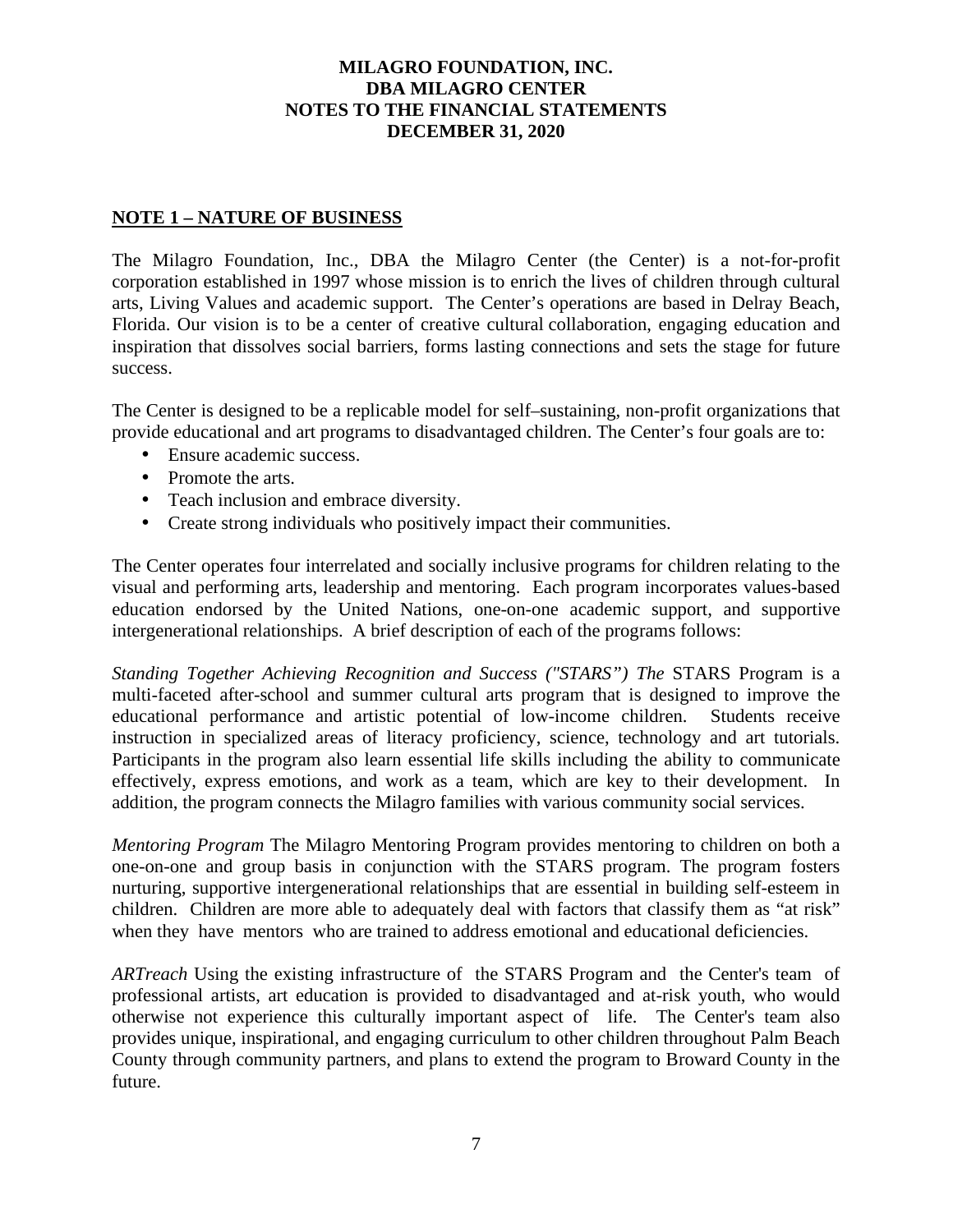### **NOTE 1 – NATURE OF BUSINESS** (Continued)

*Teen Leadership* With the Jr. Teen Leadership Program, Milagro Center now operates 5 interrelated and socially inclusive programs for children relating to the visual and performing arts, leadership and mentoring. The Jr. Teen Leadership Program is our newest program and serves youth in grades 6-8; the Teen Leadership Program serves youth in grades 9-12.

### **NOTE 2 – SUMMARY OF SIGNIFICANT ACCOUNTING POLICIES**

#### Basis of Presentation

The financial statements of the Center have been prepared in accordance with U.S. generally accepted accounting principles ("US GAAP"), which require the Center to report information regarding its financial position and activities according to the following net asset classifications:

Net assets without donor restrictions: Net assets that are not subject to donor-imposed restrictions and may be expended for any purpose in performing the primary objectives of the organization. These net assets may be used at the discretion of the Center' s management and the board of directors.

Net assets with donor restrictions: Net assets subject to stipulations imposed by donors, and grantors. Some donor restrictions are temporary in nature; those restrictions will be met by actions of the Center or by the passage of time. Other donor restrictions are perpetual in nature, where by the donor has stipulated the funds be maintained in perpetuity.

Donor restricted contributions are reported as increases in net assets with donor restrictions. When a restriction expires, net assets are reclassified from net assets with donor restrictions to net assets without donor restrictions in the statements of activities. Expenses are reported as decreases in unrestricted net assets without donor restrictions.

#### Management's Use of Estimates

The preparation of financial statements in conformity with U.S. generally accepted accounting principles requires management to make estimates and assumptions that affect the reported amounts of assets and liabilities; the disclosure of contingent assets and liabilities at the date of the financial statements; and, the reported amounts of support, revenue and expenses during the reporting period. Actual results could differ from those estimates.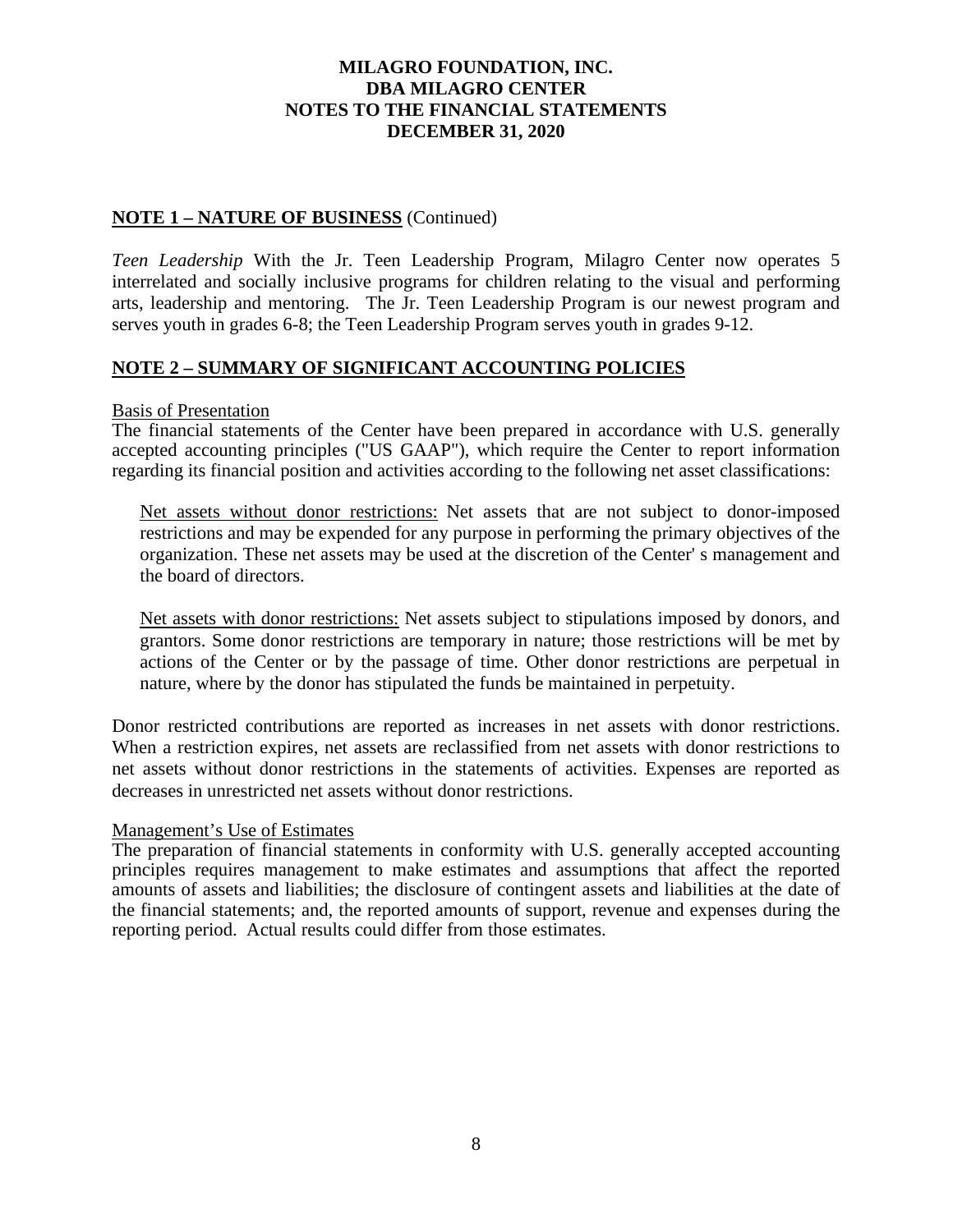### **NOTE 2 – SUMMARY OF SIGNIFICANT ACCOUNTING POLICIES** (Continued)

#### Income Taxes

The Center is exempt from income taxes under Section  $501(c)(3)$  of the Internal Revenue Code (the "Code") and comparable state law, and contributions are tax deductible within the limits prescribed by the Code. The Center has also been classified as publicly supported organization that is not a private Center under Section 509(a) of the code.

As a not-for-profit organization, the Center is generally exempt from federal and state income taxes. The Center is subject to federal and state income taxes on unrelated business income.

The Center may be obligated to pay tax on any unrelated business income. The Center believes that it has appropriate support for any tax positions taken, and as such, does not have any uncertain tax positions that are material to the financial statements. The Center files tax returns in the U. S. Federal jurisdiction. The Center's income tax returns are not subject to examination through the year ended December 31, 2016.

#### Cash and Cash Equivalents

Cash and cash equivalents include checking, savings, money market accounts, and petty cash. Due to their long term nature, cash balances in the investment accounts are not considered a cash equivalent for purposes of the Statement of Cash Flows.

### Grants Receivable

Grants receivable are recorded when services have been rendered and the granting authority has been billed. If events or changes in circumstances indicate that specific receivable balances may be disallowed by the granting authority, the receivable balances are written-off as an operating expense.

#### Investments

Investments are carried at fair value if a reasonable estimate of fair value can be made, otherwise at cost. Realized and unrealized gains and losses are recorded in the Statement of Activities. Investment transactions are recorded on the trade date basis. Realized gains or losses on sales of securities are determined on the FIFO basis for financial statement purposes. Interest income is recognized on the accrual basis. Dividend income is recognized on the ex-dividend date.

#### Contributed Services and Goods

In-kind contributions are recorded at their fair market value at the date of donation, if such value is measurable. Contributed services are recognized at fair value if the services received (a) create or enhance long-lived assets or (b) require specialized skills, are provided by individuals possessing those skills, and would typically need to be purchased if not provided by donation. Contributions to be used in the operation of the Center are recorded directly as public support.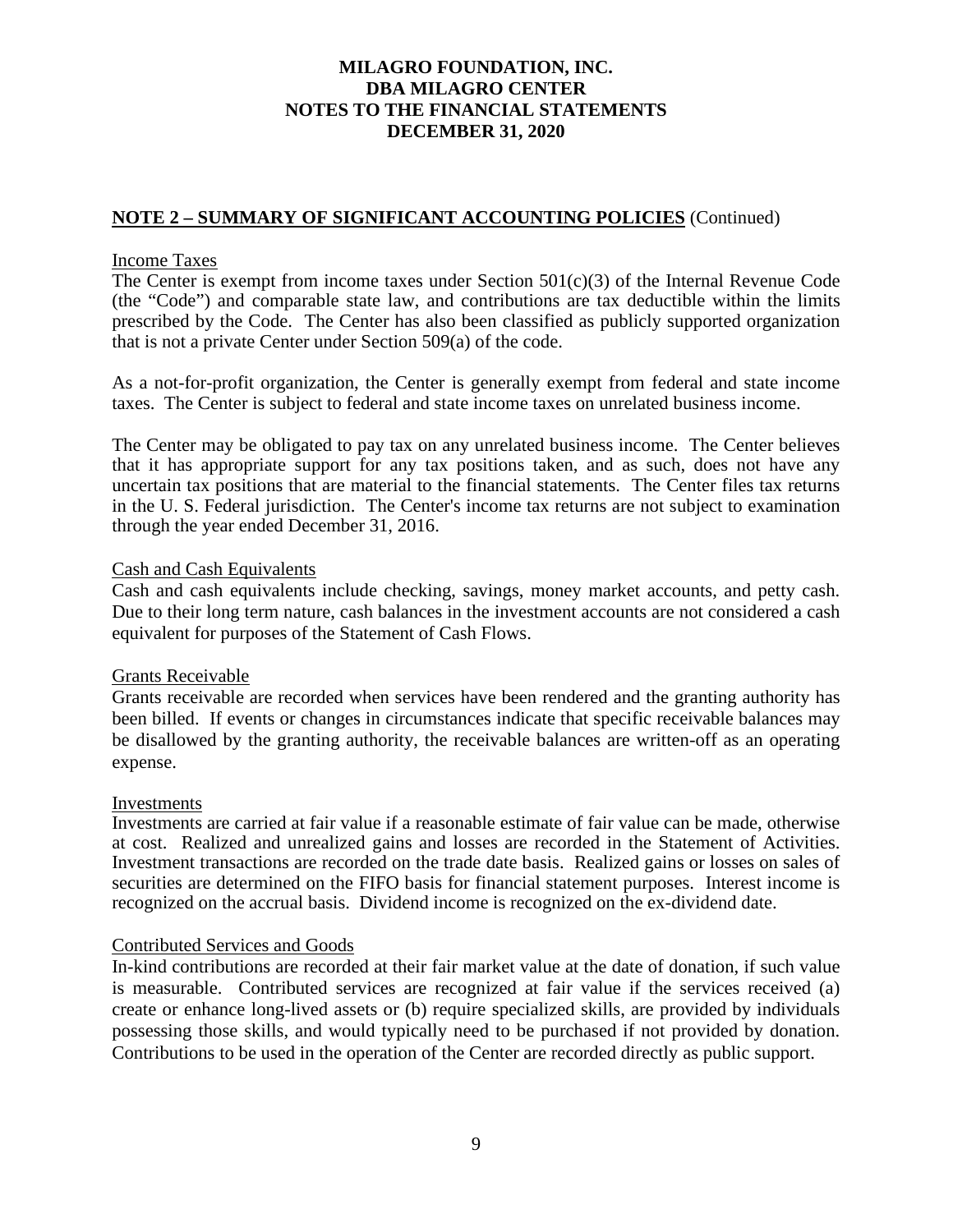### **NOTE 2 – SUMMARY OF SIGNIFICANT ACCOUNTING POLICIES** (Continued)

#### Contributions receivable

The fair value of contributions receivable is estimated by discounting the future cash flows using the rates currently offered for deposits of similar remaining maturities. Unconditional promises to give are recognized as revenues or gains in the period received and as assets, decreases of liabilities, or expenses depending on the form of the benefits received. Conditional promises to give are recognized when the conditions on which they depend are substantially met.

The Center uses the allowance method to determine uncollectible promises receivable. The allowance is based on prior years' experience and management's analysis of specific promises made. Based on this analysis, no allowance was considered necessary for the current fiscal year.

#### Property and Equipment

Donations of property and equipment are recorded as support at their estimated fair value. Such donations are reported as unrestricted support unless the donor has restricted the donated asset to a specific purpose. Assets donated with explicit restrictions regarding their use and contributions of cash that must be used to acquire property and equipment are reported as restricted support.

Absent donor stipulations regarding how long those donated assets must be maintained, the Center reports expirations of donor restrictions when the donated or acquired assets are placed in service as instructed by the donor.

Property and equipment are recorded at cost and depreciation is computed using the straight-line method over the estimated useful lives of the assets, ranging from 3 to 30 years. The Center follows the policy of capitalizing all expenditures for land, buildings and equipment in excess of \$1,000.

#### Advertising Costs

Advertising costs are charged to operations when incurred.

#### Functional Allocation of Expenses

The costs of providing the various programs and activities have been summarized on a functional basis in the Statement of Activities. Accordingly, certain costs have been allocated among the programs and supporting services benefited. Expenses which are associated with a specific program or activity are charged directly to that program or activity. The expenses that are allocated include compensation and benefits, which are allocated on the basis of estimates of time and effort, as well as depreciation and amortization, mortgage interest, and occupancy, which are allocated on a square footage basis.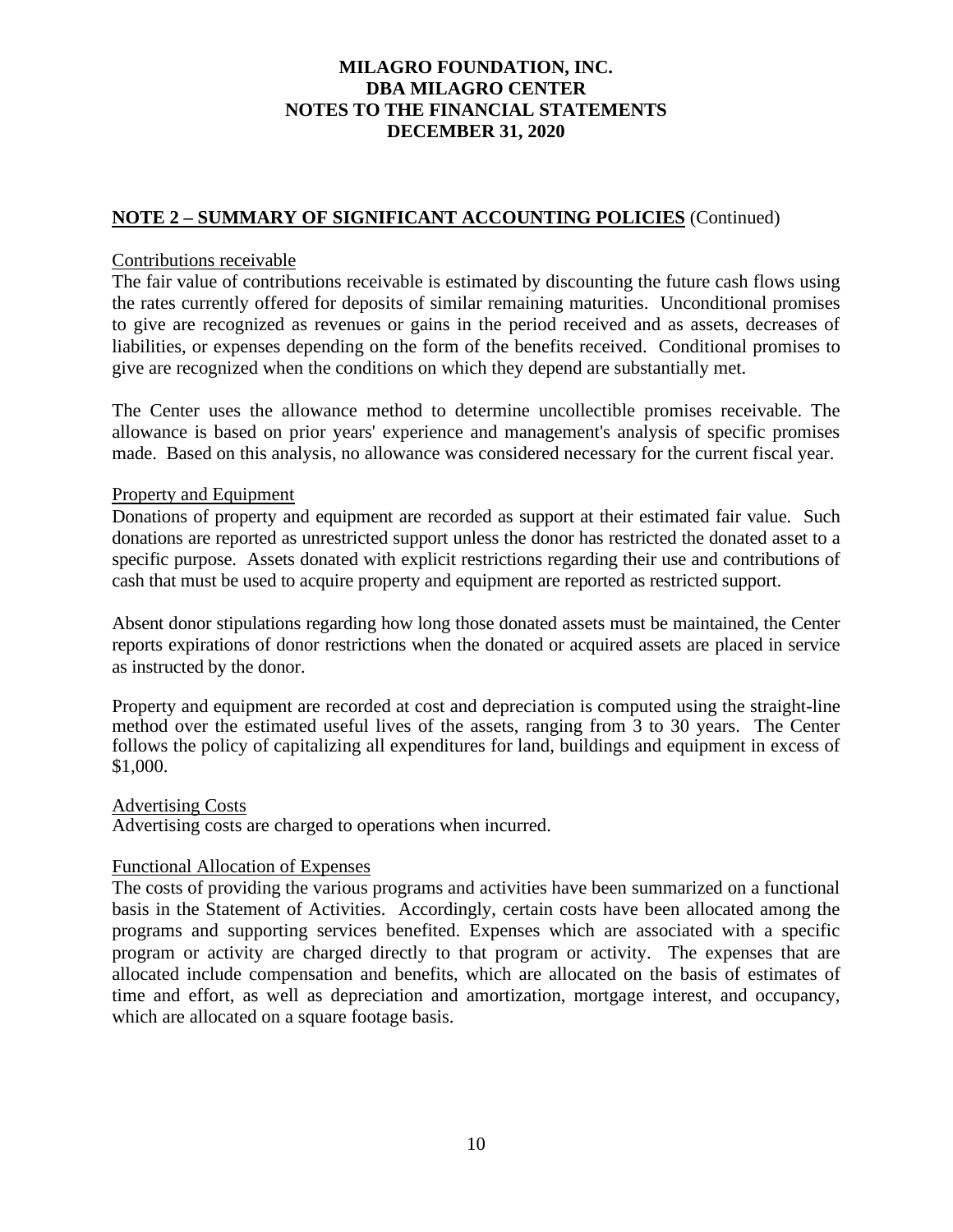### **NOTE 2 – SUMMARY OF SIGNIFICANT ACCOUNTING POLICIES** (Continued)

#### Comparative Financial Information

The financial statements include certain prior-year summarized comparative information in total but not by net asset class. Such information does not include sufficient detail to constitute a presentation in conformity with generally accepted accounting principles. Accordingly, such information should be read in conjunction with the Center's financial statements for the year ended December 31, 2019, from which the summarized information was derived.

#### Reclassifications

Certain amounts in the prior year have been reclassified in order to be consistent with the current year presentation.

### **NOTE 3 –LIQUIDITY AVAILABILITY OF FINANCIAL ASSETS**

The following reflects the Center's financial assets available to meet general expenditures within one year.

| Cash                                 | \$<br>311,509 |
|--------------------------------------|---------------|
| Investments                          | 245,218       |
| Tuition receivable                   | 272           |
| Contributions receivable             | 205,800       |
| Grants receivable                    | 17,199        |
| Total financial assets               | 779,998       |
| Less:                                |               |
| Accounts payable                     |               |
| and accrued expenses                 | (43, 192)     |
| Donor imposed restrictions           | (325, 959)    |
| Restrictions expected to be          |               |
| met within one year                  | 286,859       |
| Board designated investments         | (245, 218)    |
| Financial assets available to meet   |               |
| general expenditures within one year | 452,488       |

The Center receives significant contributions restricted by donors, and considers contributions restricted for programs which are ongoing, major, and central to its annual operations to be available to meet cash needs for general expenditures.

At December 31, 2020, the Center's financial assets available to meet general expenditures within one year were 147 days of expected expenditures and current assets less current liabilities were 127 days of expected expenditures.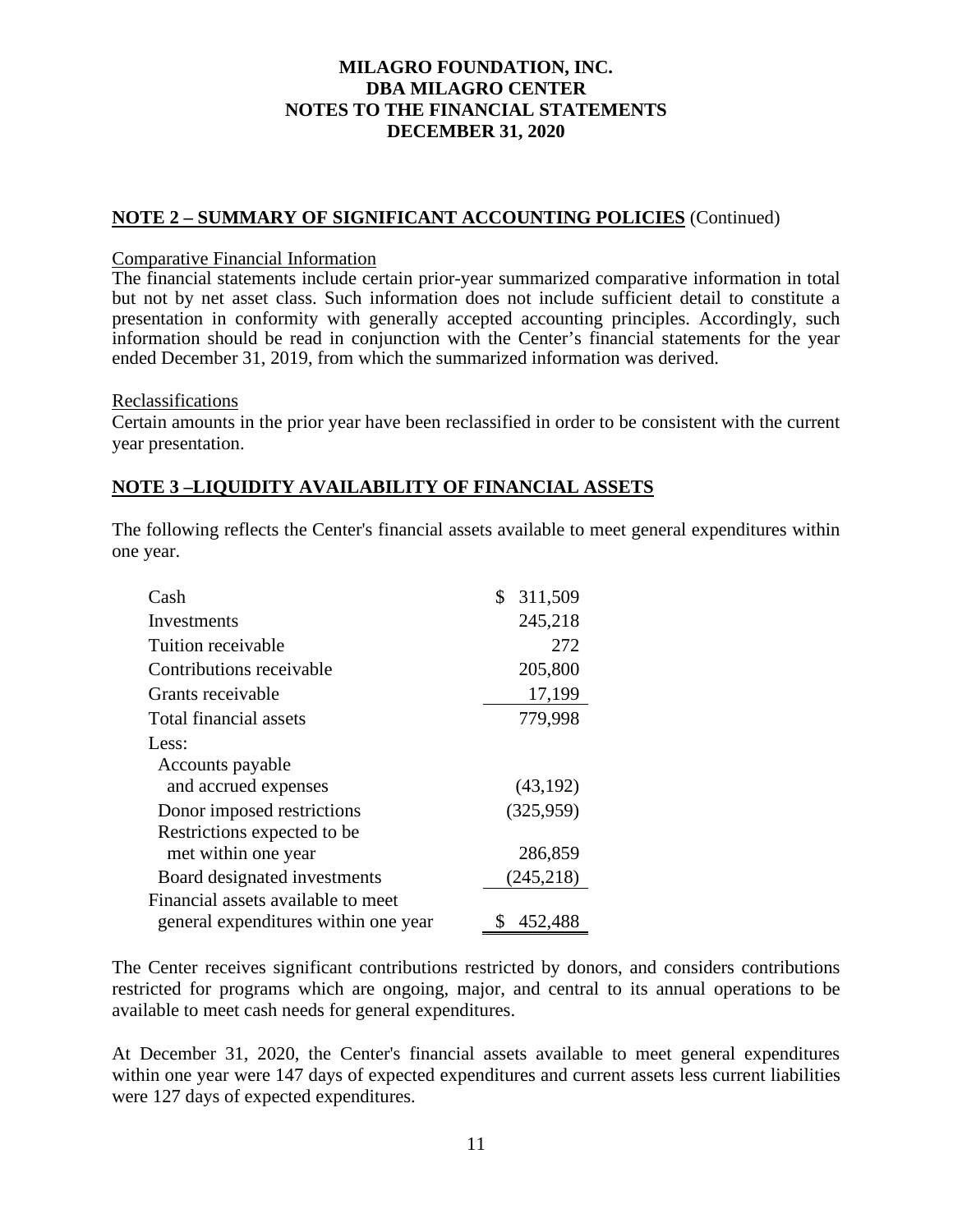### **NOTE 3 –LIQUIDITY AVAILABILITY OF FINANCIAL ASSETS** (Continued)

The Center manages its liquidity and reserves following three guiding principles: Operating within a prudent range of financial soundness and stability, maintaining adequate liquid assets to fund near-term operating needs, and maintaining sufficient reserves to provide reasonable assurance that long-term obligations will be discharged. The Center has a Cash Reserve Policy.

The Center established an investment account as a part of the ongoing financial business of the organization, with the goal to have an operating reserve of no less than three months average operating expenses. The investment account was established to handle financing for special situations and is strictly overseen by the Finance Committee of the Board of Directors. The investment account is to be utilized only when none of the normal means of financing are available or are appropriate. This account shall be funded from unrestricted revenue. Approval to draw from the investment account will be by a majority vote of the Finance Committee members, and presented to the Board of Directors, for a final approval vote. A quorum (more than 50%) of the members must be present for the vote to take place. The Center's goal will be to begin replenishment within ninety days of initial withdrawal and finish replenishment within a period not to exceed twelve months. If withdrawal of funds from this account causes the account to drop below the operating reserve of three months, then replenishment of account funds will begin within thirty days of withdrawal, or as soon as possible, whichever is earliest.

The Center's Reserve Policy was approved in November of 2019, at this time the investment account had less than the required ninety days of operating expenses. The Finance Committee is monitoring the Center's liquidity monthly and making recommendations to increase the investment account when appropriate. The reserve increased from twenty-one days of operating expenses in 2019 to eighty days of operating expenses in 2020.

### **NOTE 4 – CONTRIBUTIONS RECEIVABLE**

Contributions are recognized in the period an unconditional promise to give is received. Contributions receivable are recorded at net realizable value, discounted as appropriate to reflect the estimated timing of receipt for contributions due more than one year after the date of receipt. Therefore, carrying value approximates fair value. At December 31, 2020, all contributions receivable recorded were due within one year.

### **NOTE 5 – CONDITIONAL PROMISES TO GIVE**

During 2017, the Center received a conditional promise of \$150,000. The promise to give is payable \$25,000 in 2017; \$50,000 in 2018 and 2019; and the final \$25,000 is due in 2020. Each payment is contingent on the Center meeting certain benchmarks on student performance in the previous six months. In the fiscal year ending December 31, 2020, \$25,000 was recognized as contributions with donor restrictions.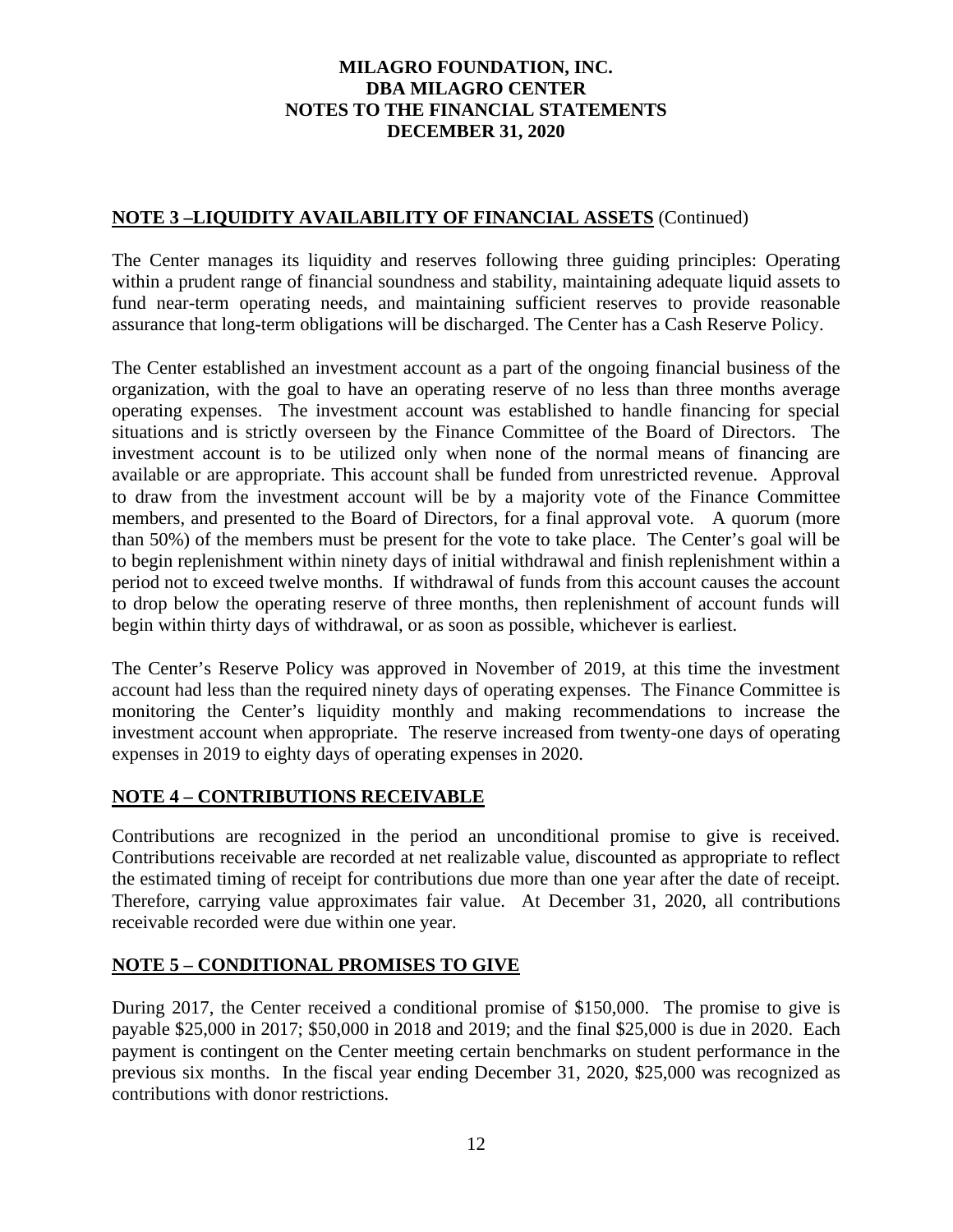### **NOTE 5 – CONDITIONAL PROMISES TO GIVE** (Continued)

The Center has two grants from Palm Beach County which are paid monthly based on the number of hours of program activity provided. In the fiscal year ending December 31, 2020, \$99,501 was recognized as contributions with donor restrictions and \$177,231 was remaining at year end.

The Center has a grant from the City of Delray Beach in which reimbursements are subject to the Federal Single Audit Act. In the fiscal year ending December 31, 2020, \$45,000 was recognized as contributions with donor restrictions. The contract has not yet been renewed for 2021.

During 2020, the Center received two conditional promises totaling of \$200,000. The promise to give is payable \$100,000 in 2020 and \$100,000 in 2021. The final payment is contingent on meeting certain performance standards in the previous year. In the fiscal year ending December 31, 2020, \$100,000 was recognized as contributions with donor restrictions.

### **NOTE 6 – INVESTMENTS**

The following is a summary of the Center's investments, which are stated at fair value at December 31, 2020:

| Cash, investment account sweep | \$1,108   |
|--------------------------------|-----------|
| Corporate stock                | 128,899   |
| Mutual funds                   | 115,211   |
|                                | \$245,218 |

## **NOTE 7 – FAIR VALUE OF FINANCIAL INSTRUMENTS**

Fair value is defined as the price that would be received to sell an asset or paid to transfer a liability in an orderly transaction between market participants at the measurement date. Accounting standards set a framework for measuring fair value using a three-tier hierarchy based on the extent to which inputs used in measuring fair value are observable in the market.

Assets and liabilities carried at fair value will be classified and disclosed in one of the following three categories:

Level 1 Unadjusted quoted prices for identical assets or liabilities in active markets that the Center has the ability to access at the measurement date. The type of investments included in Level 1 includes listed equities and listed derivatives.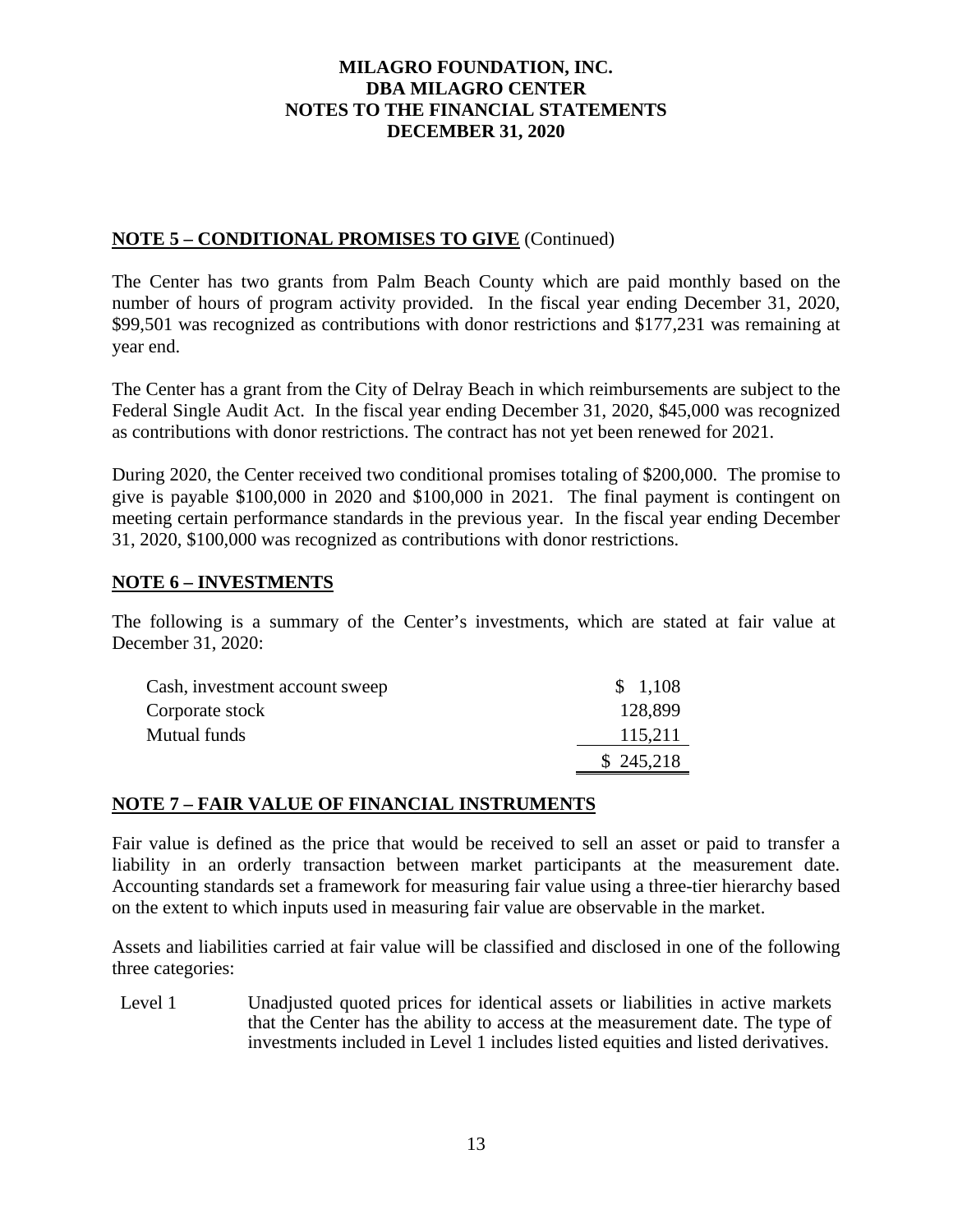### **NOTE 7 – FAIR VALUE OF FINANCIAL INSTRUMENTS** (Continued)

- Level 2 Inputs other than quoted prices within Level 1 that are observable for the asset or liability, either directly or indirectly.
- Level 3 Inputs that are unobservable for the asset or liability and include situations where there is little, if any, market activity for the asset or liability.

An asset's or liability's fair value measurement level within the fair value hierarchy is based on the lowest level of any input that is significant to the fair value measurement.

Valuation techniques used in fair value measurements need to maximize the use of observable inputs and minimize the use of unobservable inputs. A valuation method may produce a fair value measurement that may not be indicative of net realizable value or reflective of future fair values. Furthermore, although the Center believes its valuation methods are appropriate and consistent with those used by other market participants, the use of different methodologies or assumptions could result in different fair value measurements at the reporting date. There have been no changes in the methodologies used during the year ended December 31, 2020.

At December 31, 2020, all of the Center's investment were classified as Level 1.

### **NOTE 8 – PROPERTY AND EQUIPMENT**

Property and equipment consist of the following:

| Land                         | \$<br>85,500 |
|------------------------------|--------------|
| Buildings and improvements   | 1,052,874    |
| Playground equipment and     |              |
| improvements                 | 27,156       |
| Computers                    | 27,149       |
| Vehicles                     | 29,585       |
| Furniture and fixtures       | 41,632       |
| Total property and equipment | 1,263,896    |
| Accumulated depreciation     | (495,776)    |
|                              |              |
| Net property and equipment   | 768,120      |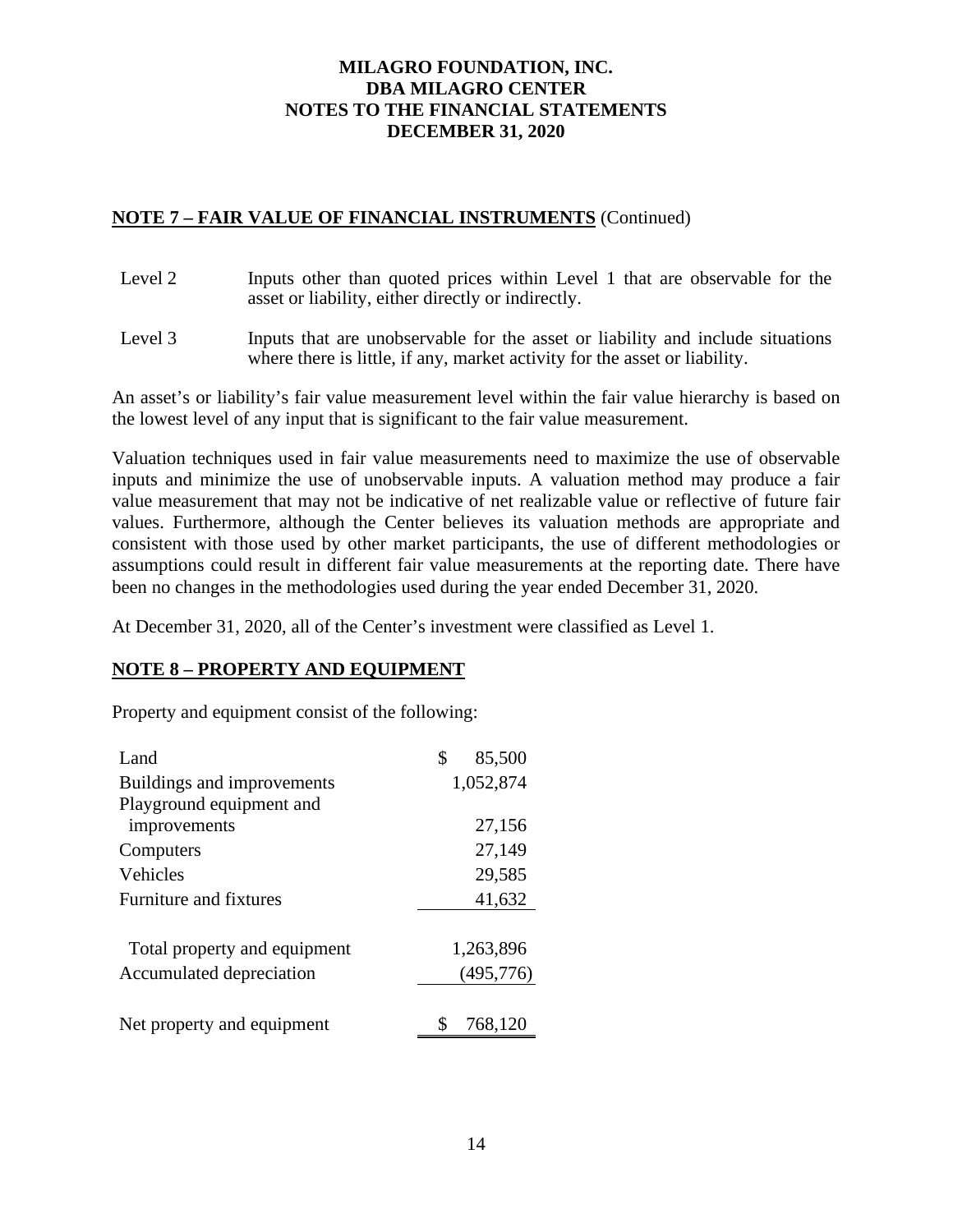### **NOTE 9 – MORTGAGE PAYABLE**

The center financed the purchase of two buildings through a 20-year \$650,000 mortgage which is secured by the buildings, land and future rents. This note matures in December 2026 and is payable in monthly installments of \$5,131, including interest at 7.13%.

In recognition of the impact of COVID-19, the bank deferred the payments for three months during the year. The deferred payments will be included in the final scheduled payment on the loan.

Principal payments due over the following five years, and thereafter are as follows:

| 2021 | 40,491  |
|------|---------|
| 2022 | 43,507  |
| 2023 | 46,750  |
| 2024 | 50,234  |
| 2025 | 53,977  |
| 2026 | 75,891  |
|      | 310,850 |

### **NOTE 10 – PPP LOAN**

On April 17, 2020, the Center received loan proceeds in the amount of \$131,303 under the Paycheck Protection Program ("PPP"). Established as part of the Coronavirus Aid, Relief and Economic Security Act ("CARES Act"), the PPP provides for loans to qualifying businesses in amounts up to 2.5 times the business's average monthly payroll expenses. PPP loans and accrued interest are forgivable after a "covered period" as long as the borrower maintains its payroll levels and uses the loan proceeds for eligible purposes, including payroll, benefits, rent, and utilities.

The Center has recorded a note payable and will record forgiveness upon being legally released from the loan obligation. The loan was forgiven on March 29, 2021 and will be recorded as income in the year ended December 31, 2021.

On February 2, 2021, the Center was approved for a second loan in the amount of \$139,177.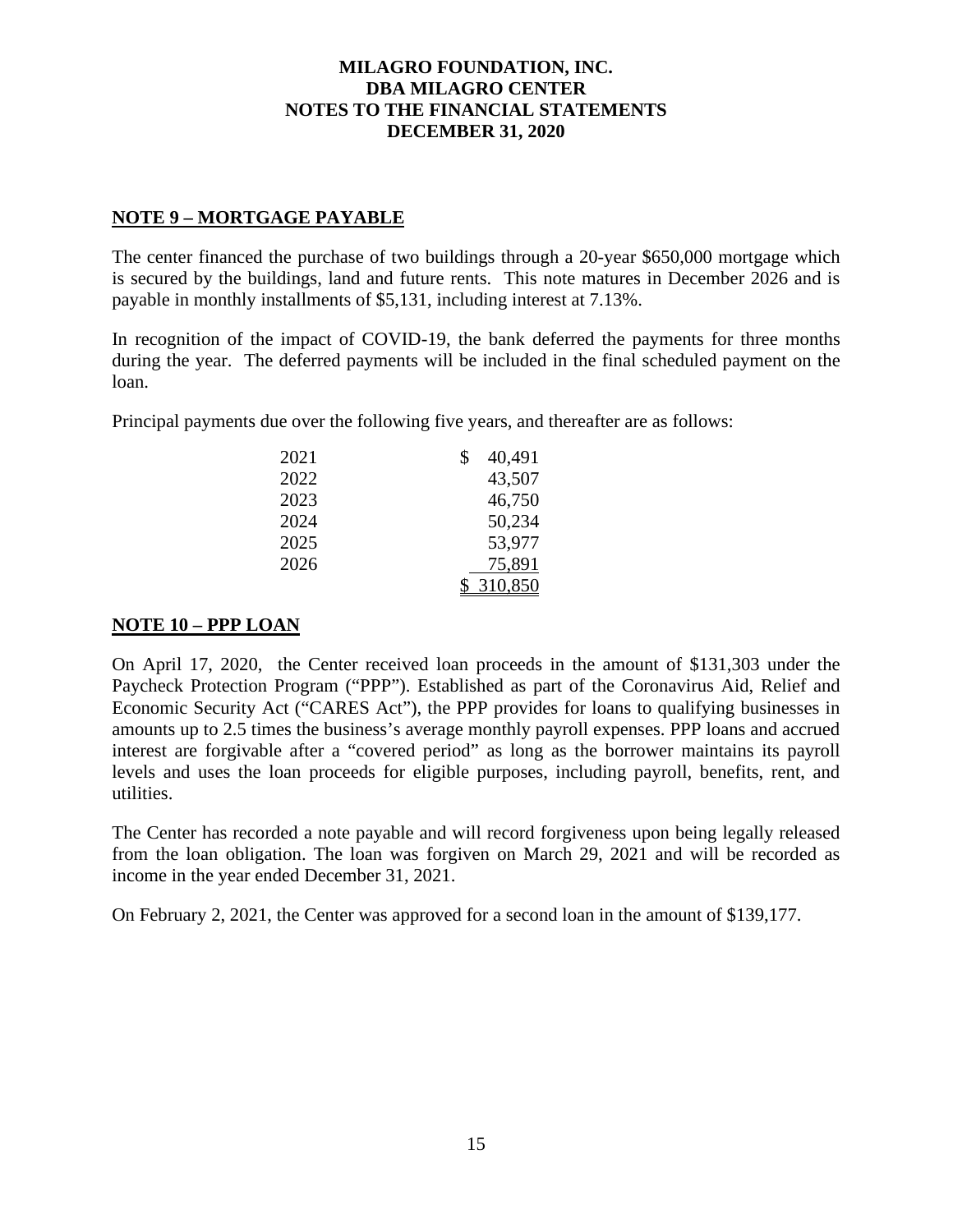### **NOTE 11 – NET ASSETS WITH DONOR RESTRICTIONS**

At December 31, 2020, net assets with donor restrictions were as follows:

| STARS program           | 43,912<br>S. |
|-------------------------|--------------|
| Mentoring program       | 71,000       |
| Junior program          | 85,467       |
| Teen leadership program | 125,580      |
|                         | \$325,959    |

Included in the above restrictions are time restrictions of \$176,750 that must be spent in 2020.

For the fiscal year ended December 31, 2020, net assets released from restrictions were as follows:

| COVID-19 supplies and expenses                            | 80,950  |
|-----------------------------------------------------------|---------|
| STARS program expenses                                    | 213,388 |
| Mentoring program expenses                                | 108,834 |
| Junior program expenses and capital expenditures          | 234,424 |
| Teen leadership program expenses and capital expenditures | 265,070 |
|                                                           | 902,666 |

### **NOTE 12 – IN-KIND CONTRIBUTIONS**

The Center records various types of in-kind contributions. Contributions of tangible assets are recognized at fair value when received. The amounts reflected in the accompanying financial statements as in-kind contributions are offset by like amounts included in expenses or additions to equipment. For the year ending December 31, 2020 the Center received various items as follows:

| Facility rent abatement       | 36,000 |
|-------------------------------|--------|
| Office supplies               | 600    |
| Furniture and fixtures        | 4,500  |
| Professional services         | 11,142 |
| Snacks and meals for children | 9,850  |
| Program supplies              | 28,564 |
|                               |        |

Around fifty-five volunteers have donated approximately 2,600 hours in the Center's mentoring program. These services were not reflected in the accompanying statements of activities because they do not meet the necessary criteria for recognition under US GAAP.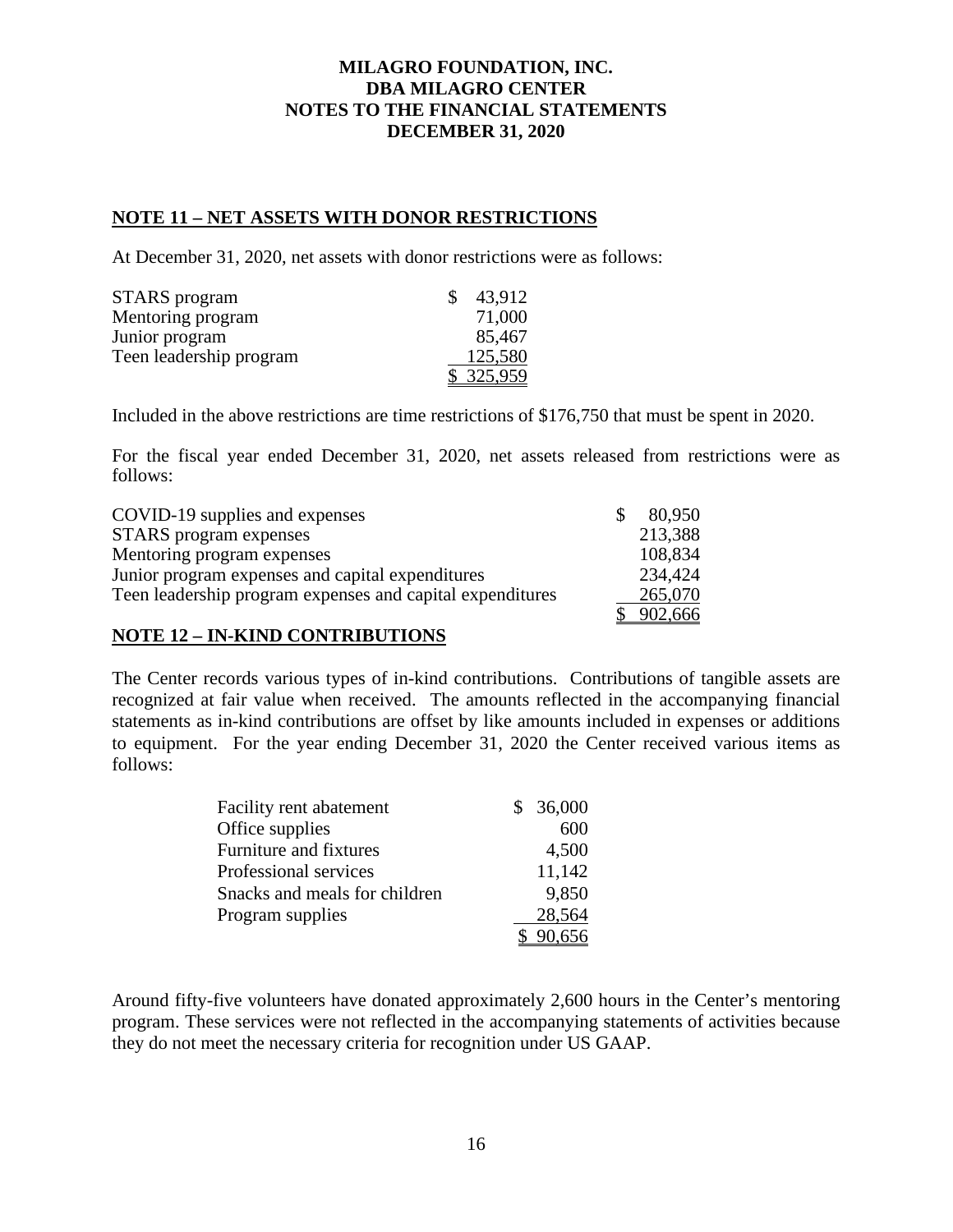### **NOTE 13 – FACILITY RENT ABATEMENT**

On July 24, 2012, the Center entered into a commercial lease agreement with Colombia Housing SLP Corp., whereby the Center would lease new premises located at 695 Auburn Avenue, Delray Beach, Florida. The term of the lease covers 120 months, and requires a monthly rent equal to seventy percent (70%) of the base rent the Center receives from leasing the property it owns at 340 SW  $6<sup>th</sup>$  Avenue, Delray Beach, Florida. In 2017 the property at 340 SW  $6<sup>th</sup>$  Avenue was converted to program usage. For the year ended December 31, 2020, the Center received \$36,000 as an in-kind rent donation. The maximum rental expense payable is \$3,000 a month for \$36,000 a year.

### **NOTE 14 – LEASE COMMITMENTS**

At December 31, 2020, the center is obligated under a non-cancelable operating lease for office equipment that that expires in 2021. Future minimum lease payments are as follows:

2021 \$ 5,868

Rental expense for 2020 was \$5,868.

### **NOTE 15 – EMPLOYEE BENEFIT PLAN**

In the current year the Center established a  $401(k)$  plan. The assets are held for each employee in an individual account maintained by an investment firm. Employees over 21 with over three months of employment are eligible to join the plan and make contributions. The Center can elect to make a discretionary contribution to the plan. Employees vest in any employer contributions after three years. For the fiscal year ended December 31, 2020, the Center did not make a contribution and there were no forfeitures.

### **NOTE 16 – CONCENTRATION IN SUPPORT AND REVENUE**

For the year ended December 31, 2020, the Center's ten largest contributors and grantors provided sixty-five percent of the Center's total support, in 2019 the ten largest donors provided fifty-eight percent, and in 2018 the eleven donors provided forty-nine percent. Without the future continuation of such support, the Center's ability to provide the current level of operations and program services would be impacted.